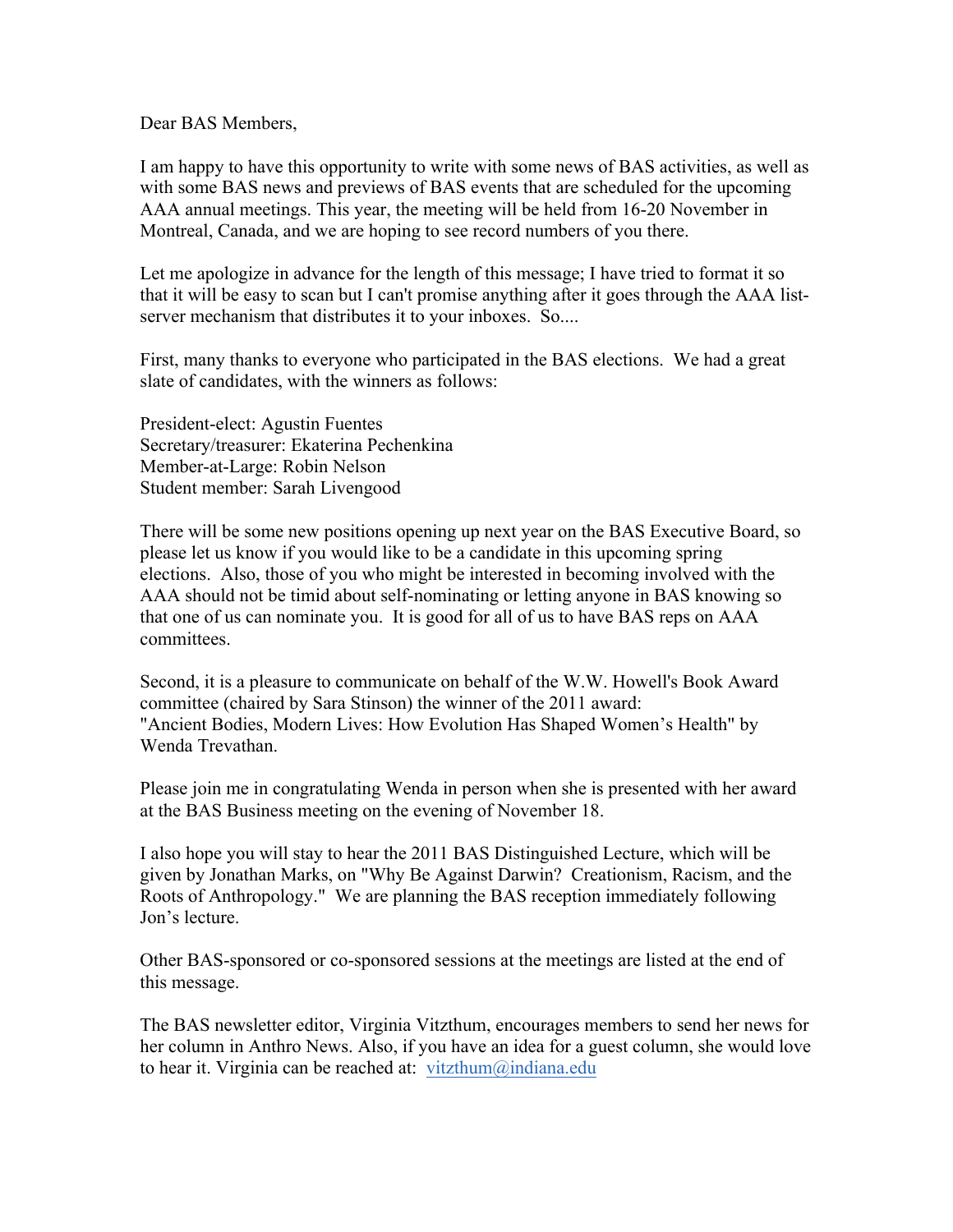Our BAS webmaster, Kate Pechenkina, has made it possible for our website to continue to grow. It is increasingly a source of updated information about various topics and opportunities in BAS and AAA. You can check it out at:

http://www.aaanet.org/sections/bas/index.html

If you have any information or news you would like to see posted or linked to the website, let Kate (pechenkina@yahoo.com) or me know. The best way to receive information is as a PDF that Kate can simply upload or link as is.

Students who are interested in learning more about the BAS student prize are encouraged to contact Katie MacKinnon (mackinn@slu.edu).

And finally, Rebecca Storey has asked me to encourage our members to participate in the discussions of the AAA Committee for the Future of Print and Electronic Publishing (CFPEP). On Friday October 14th at 1:00 pm EST, there will be presentations in a webinar format on the role of publications in promotion and tenure, and on Friday November 18th at 1:45 pm – 5:30 pm, CFPEP and the Committee on Practicing, Applied, and Public Interest Anthropology will sponsor a public discussion at Montreal on the future of publishing in the Montreal Convention Center 516D. You can email Emilia Guevara (eguevara@aaanet.org) to register for the October webinar or to let the CFPEP know your topics of interest for future webinars. More details about these webinars are available in the full message from Rebecca Storey about the CFPEP, also posted at the BAS website.

Below is a list of the BAS sponsored or co-sponsored sessions at the AAA meetings about which I am aware. If I've missed any, please let Kate know and she can add them to our website posting. I hope that the formating is ok after this goes through the AAA list-server process (where the message ultimately is sent from).

Thanks again for your support of the BAS. I think it is important to maintain our presence in the AAA, and the greater our numbers, the stronger our voice. Best wishes to all,

Karen Strier BAS Prez

----

BAS sponsored or co-sponsored sessions at the upcoming AAA meetings:

### **Wednesday, November 16, 2011:**

· 14:00-15:45: THE SOCIAL LIVES OF BONES: STORIES OF COLLECTION, CURATION, AND REPATRIATION. Organizers: Pamela K Stone (Hampshire College) and Brendan M Corrigan (Consultant Anthropologist).